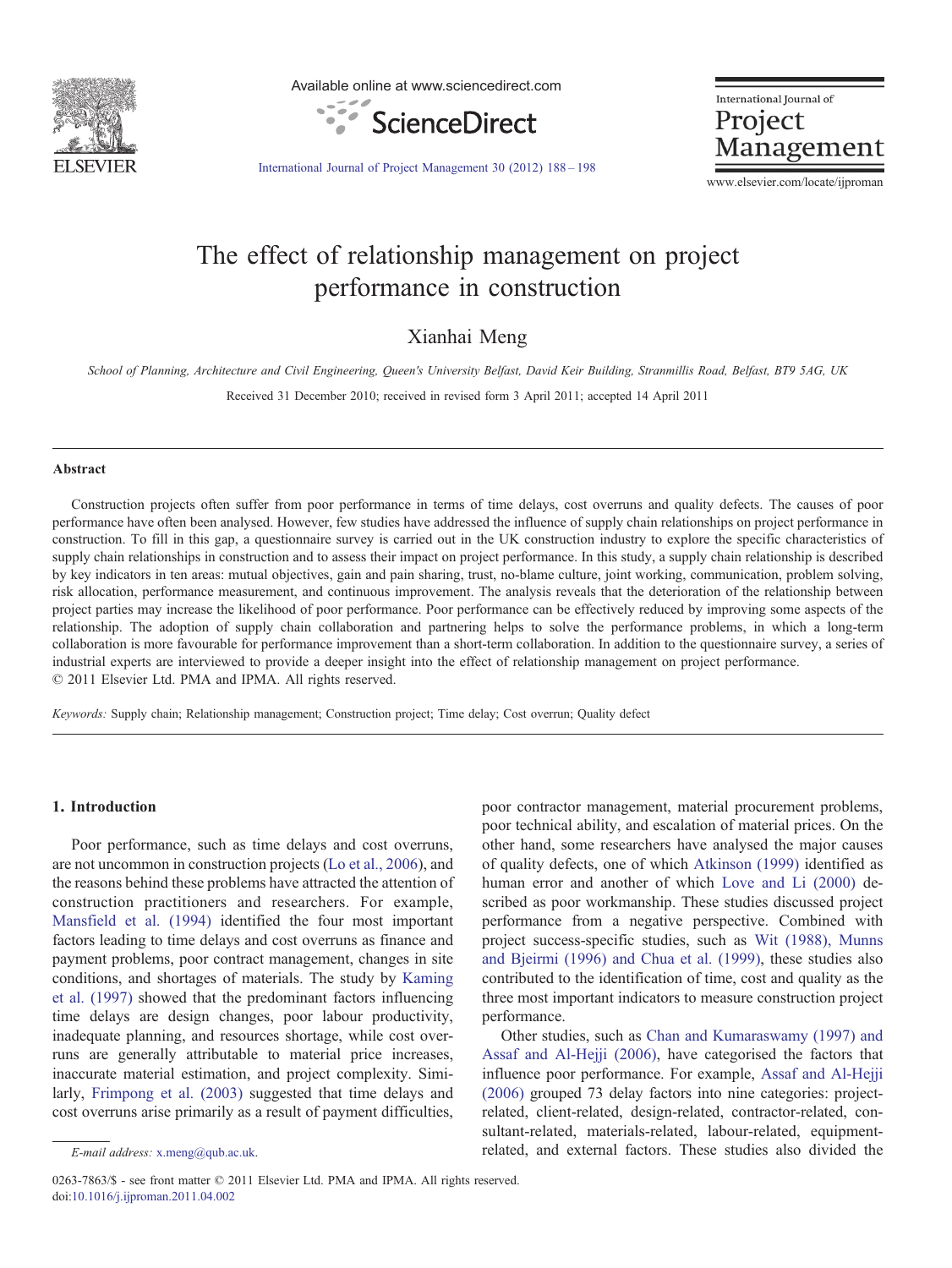causes of poor performance into external causes and internal causes. External causes, which are usually beyond the control of project teams, may include adverse weather conditions, unforeseen site conditions, market fluctuation, and regulatory changes. Internal causes of poor performance may be generated by the client, the designer, the contractor, the consultant and various suppliers who provide labour, materials and equipment. These studies looked at the internal project participants in isolation. A few studies, such as [Odeh and Battaineh \(2002\),](#page--1-0) have considered the contractual relationship as one of the causes of poor performance. However, there is a lack of systematic investigation of the influence of supply chain relationships on project performance although some studies have paid attention to the influence of one particular relationship indicator on project performance, e.g. the influence of mutual objective setting on project performance by [Swan and Khalfan \(2007\)](#page--1-0).

The concept of supply chain management has originated and flourished in manufacturing [\(Vrijhoef and Koskela, 2000\)](#page--1-0). According to [Christopher \(1992\),](#page--1-0) a supply chain is a network of organisations involved through upstream and downstream linkages in the different processes that deliver value in the form of products and services to end users. [Christopher \(2005\)](#page--1-0) defined supply chain management as the management process of the relationships between different customers and suppliers to deliver better value at less cost to the supply chain as a whole. Both [Christopher \(2005\) and Jespersen and Skjøtt-Larsen](#page--1-0) [\(2005\)](#page--1-0) viewed the customer–supplier relationship as the essence of supply chain management. Through the adoption of supply chain management, industry sectors, such as manufacturing, have achieved significant improvement in business performance. Effective supply chain management depends on the collaboration between supply chain partners ([Horvath,](#page--1-0) [2001](#page--1-0)). Learning from these sectors, the construction industry has gradually accepted supply chain collaboration as a strategy ([Briscoe and Dainty, 2005\)](#page--1-0).

Compared to a supply chain in manufacturing, a construction supply chain is more complex and involves a larger number of key participants, such as project client, consultants, main contractor, specialist contractors, and various suppliers. Throughout a construction supply chain, project client is the end customer while the end suppliers provide labour, materials and equipment. Main contractor is both the supplier of project client and the customer of specialist contractors. Client–main contractor relationship is upstream while main contractor– specialist contractor relationship is downstream. Generally, client–main contractor relationship is considered as the main relationship in a construction supply chain ([Cox et al., 2006\)](#page--1-0). According to [Love et al. \(2004\)](#page--1-0), the customer–supplier interfaces link the parties involved in a project together as a construction supply chain. More importantly, the customer– supplier relationship has been interpreted by [Saad et al. \(2002\)](#page--1-0) [and Fernie and Thorpe \(2007\)](#page--1-0) to be central to construction supply chain management. As a result, supply chain relationships distinguish one construction supply chain from another.

Supply chain relationships in construction are quite diverse, among which three distinct forms are the traditionally adversarial, the short-term collaborative, and the long-term collaborative relationships. The traditional adversarial relationship has been criticised by a number of authors, e.g. [Larson \(1997\), Gardiner](#page--1-0) [and Simmons \(1998\), Wood \(2005\), and Thomas and Thomas](#page--1-0) [\(2005\)](#page--1-0). For example, [Larson \(1997\)](#page--1-0) saw this relationship as characterised by a focus on win–lose, suspicion of each other, withholding or manipulating information, ineffective problem solving, and unfair risk allocation. [Thomas and Thomas \(2005\)](#page--1-0) pointed out that this type of relationship often leads to selfish objectives, a lack of trust, confrontation, poor communication, problem escalation, and a lack of continuous improvement. A consensus is that traditional ways of thinking and working form a barrier to construction supply chain management [\(Vrijhoef and](#page--1-0) [Koskela, 2000; Saad et al., 2002\)](#page--1-0). Successful application of supply chain management in construction requires a major shift from the traditional adversarial to the collaborative relationships in its projects ([Egan, 2002](#page--1-0)).

On the other hand, partnering is widely recognised as a collaborative supply chain relationship. According to the Trusting the Team report by [Bennett and Jayes \(1995\)](#page--1-0) and the Partnering Toolkit report by the [Construction Industry Institute](#page--1-0) [\(CII\) in 1996](#page--1-0), partnering can be classified into project partnering focused on a single project and strategic partnering based on multiple projects. Project partnering describes a shortterm collaborative relationship while strategic partnering represents a long-term collaborative relationship. Many existing studies, such as [Hellard \(1995\), Crane et al. \(1999\), Black et al.](#page--1-0) [\(2000\) and Chan et al. \(2004\)](#page--1-0), have investigated the critical success factors for construction partnering. According to [Hellard \(1995\)](#page--1-0), the key elements of successful partnering are commitment, equity, trust, mutual objectives, effective problem solving, timely communication, and continuous measurement and improvement. [Chan et al. \(2004\)](#page--1-0) identified the top five critical success factors for construction partnering as communication for effective problem solving, sharing culture, clear definition of responsibilities, commitment to win–win attitude, and regular monitoring of the partnering process. The common factors identified by all these studies, from both positive and negative perspectives, can be considered as key indicators of supply chain relationships in construction, including mutual objectives, gain and pain sharing, trust, no-blame culture, joint working, communication, problem solving, risk allocation, performance measurement, and continuous improvement.

This research investigates the impact of supply chain relationships on project performance. It attempts to fill in a gap in the knowledge by answering the questions concerning (1) whether poor performance is more likely to occur following the deterioration of a supply chain relationship, (2) whether the association between the deterioration of a supply chain relationship and the occurrence of poor performance is significant, (3) whether there is a significant increase in the extent of time delays and cost overruns if the supply chain relationship deteriorates, (4) which performance indicator is most likely to be affected by the supply chain relationship, (5) what relationship indicators contribute to the significant improvement of project performance, and (6) whether poor performance can be significantly reduced by adopting partnering approaches. A questionnaire survey is carried out in this study to answer these questions. The analysis of